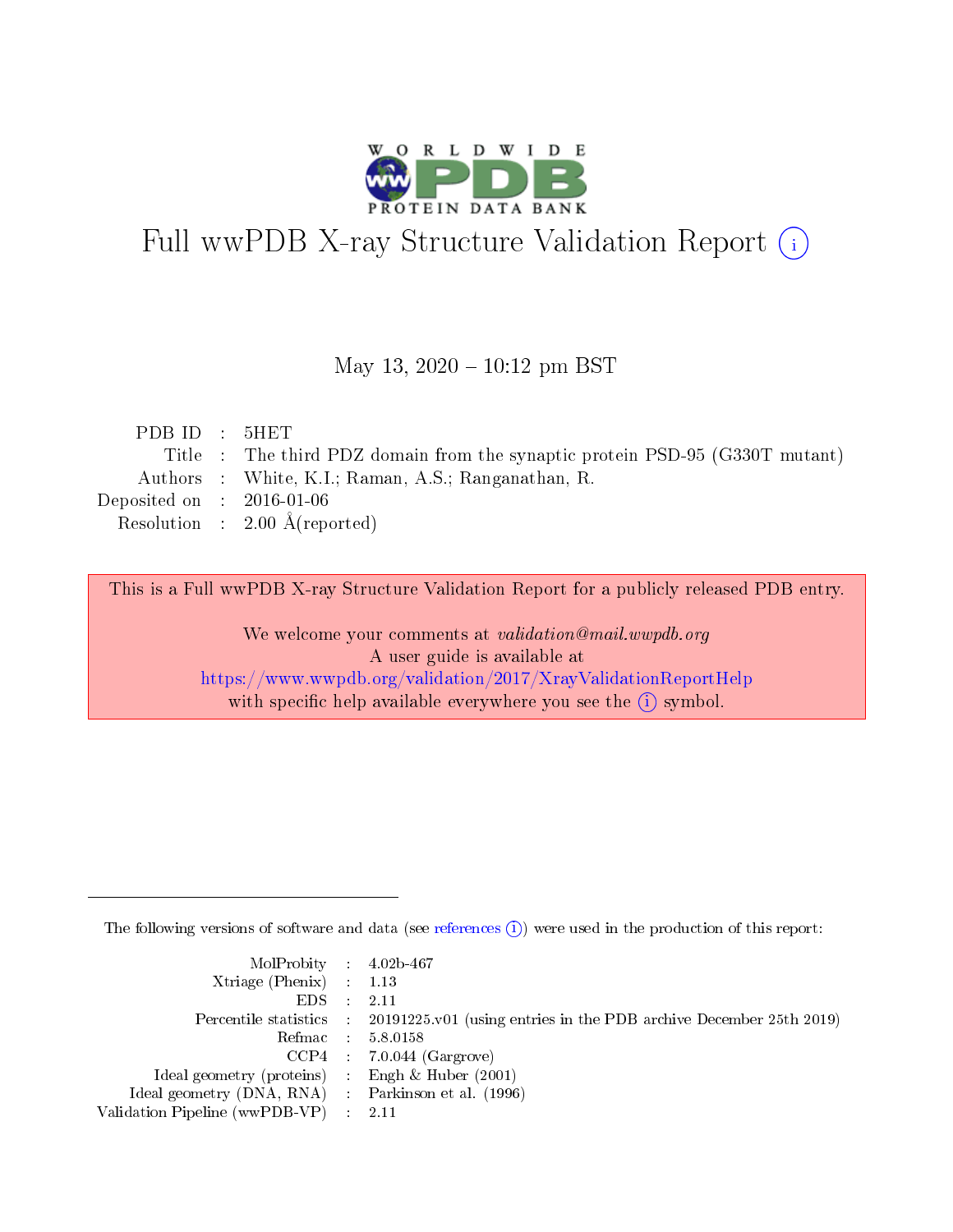# 1 [O](https://www.wwpdb.org/validation/2017/XrayValidationReportHelp#overall_quality)verall quality at a glance  $(i)$

The following experimental techniques were used to determine the structure: X-RAY DIFFRACTION

The reported resolution of this entry is 2.00 Å.

Percentile scores (ranging between 0-100) for global validation metrics of the entry are shown in the following graphic. The table shows the number of entries on which the scores are based.



| Metric                | Whole archive<br>$(\#\text{Entries})$ | Similar resolution<br>$(\#\text{Entries},\, \text{resolution}\; \text{range}(\textup{\AA}))$ |
|-----------------------|---------------------------------------|----------------------------------------------------------------------------------------------|
| $R_{free}$            | 130704                                | $8085(2.00-2.00)$                                                                            |
| Clashscore            | 141614                                | $9178(2.00-2.00)$                                                                            |
| Ramachandran outliers | 138981                                | $9054(2.00-2.00)$                                                                            |
| Sidechain outliers    | 138945                                | $9053(2.00-2.00)$                                                                            |
| RSRZ outliers         | 127900                                | 7900 (2.00-2.00)                                                                             |

The table below summarises the geometric issues observed across the polymeric chains and their fit to the electron density. The red, orange, yellow and green segments on the lower bar indicate the fraction of residues that contain outliers for  $>=3, 2, 1$  and 0 types of geometric quality criteria respectively. A grey segment represents the fraction of residues that are not modelled. The numeric value for each fraction is indicated below the corresponding segment, with a dot representing fractions  $\epsilon=5\%$  The upper red bar (where present) indicates the fraction of residues that have poor fit to the electron density. The numeric value is given above the bar.

| Mol | $\cap$ hain | Length     | Quality of chain |  |
|-----|-------------|------------|------------------|--|
|     |             |            | 3%               |  |
|     |             | 110<br>.⊥. | 95%              |  |

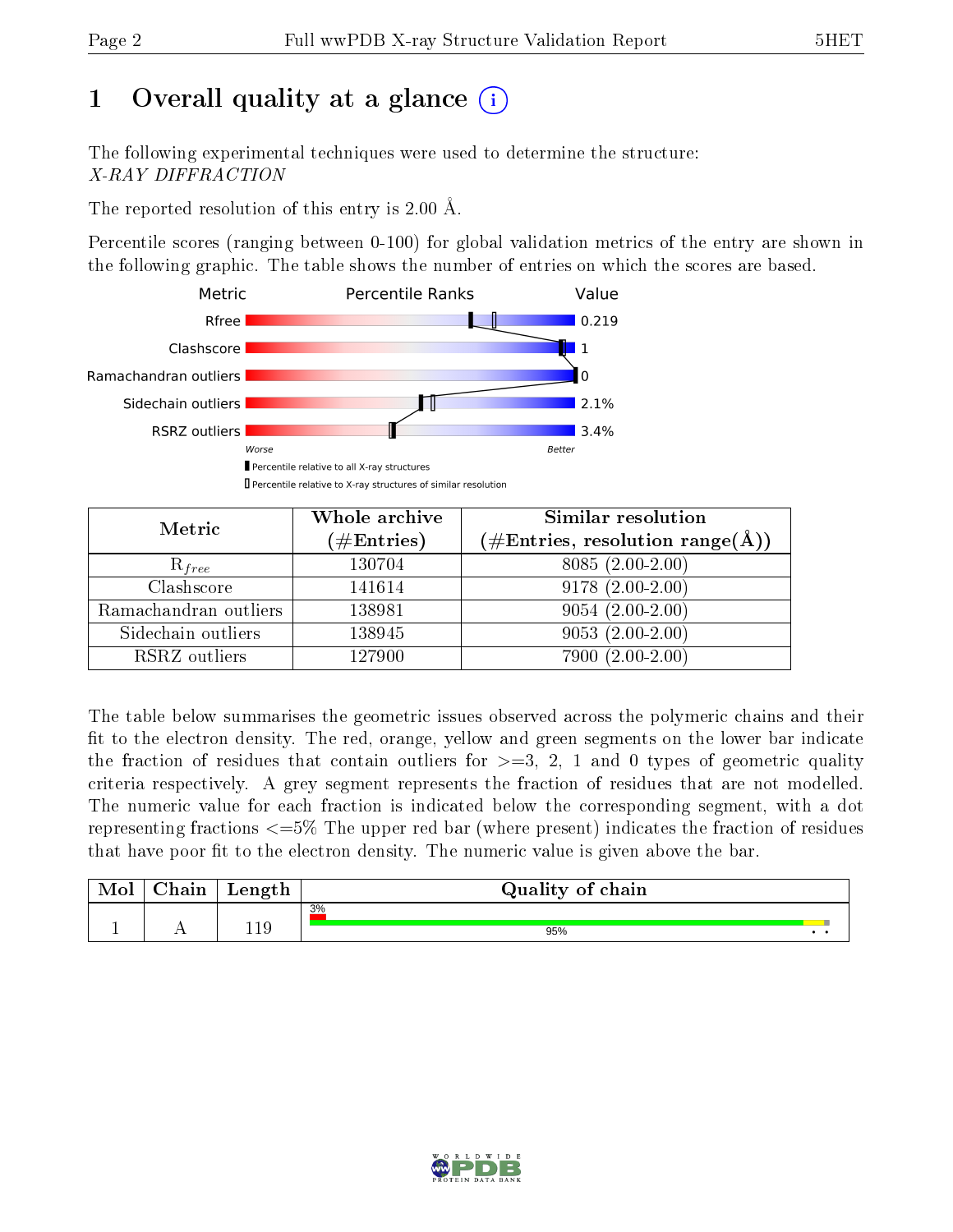# 2 Entry composition (i)

There are 2 unique types of molecules in this entry. The entry contains 1985 atoms, of which 931 are hydrogens and 0 are deuteriums.

In the tables below, the ZeroOcc column contains the number of atoms modelled with zero occupancy, the AltConf column contains the number of residues with at least one atom in alternate conformation and the Trace column contains the number of residues modelled with at most 2 atoms.

Molecule 1 is a protein called Disks large homolog 4.

| Mol | Chain | Residues | $\rm{Atoms}$             |     |     |     |     | ZeroOcc∣ | $\mid$ AltConf $\mid$ Trace $\mid$ |  |
|-----|-------|----------|--------------------------|-----|-----|-----|-----|----------|------------------------------------|--|
|     | . .   | 118      | $\mathrm{Tota}.$<br>1887 | 588 | 931 | 179 | 196 |          |                                    |  |

| Chain            | Residue | Modelled   | Actual     | Comment             |                   |
|------------------|---------|------------|------------|---------------------|-------------------|
| А                | 297     | <b>GLY</b> |            | expression tag      | <b>UNP P31016</b> |
| $\boldsymbol{A}$ | 298     | <b>SER</b> |            | expression tag      | <b>UNP P31016</b> |
| А                | 299     | <b>PRO</b> |            | expression tag      | <b>UNP P31016</b> |
| $\bf{A}$         | 300     | <b>GLU</b> |            | expression tag      | <b>UNP P31016</b> |
| А                | 301     | PHE        |            | expression tag      | <b>UNP P31016</b> |
| $\bf{A}$         | 330     | <b>THR</b> | <b>GLY</b> | engineered mutation | <b>UNP P31016</b> |
| $\bf{A}$         | 403     | <b>ASN</b> |            | expression tag      | <b>UNP P31016</b> |
| A                | 404     | <b>SER</b> |            | expression tag      | <b>UNP P31016</b> |
| $\boldsymbol{A}$ | 405     | ARG        |            | expression tag      | <b>UNP P31016</b> |
| А                | 406     | <b>VAL</b> |            | expression tag      | <b>UNP P31016</b> |
| A                | 407     | ASP        |            | expression tag      | <b>UNP P31016</b> |
| A                | 408     | <b>SER</b> |            | expression tag      | <b>UNP P31016</b> |
| A                | 409     | <b>SER</b> |            | expression tag      | <b>UNP P31016</b> |
| $\bf{A}$         | 410     | <b>GLY</b> |            | expression tag      | <b>UNP P31016</b> |
| A                | 411     | $\rm{ARG}$ |            | expression tag      | <b>UNP P31016</b> |
| $\bf{A}$         | 412     | ILE        |            | expression tag      | <b>UNP P31016</b> |
| $\boldsymbol{A}$ | 413     | <b>VAL</b> |            | expression tag      | <b>UNP P31016</b> |
| A                | 414     | <b>THR</b> |            | expression tag      | <b>UNP P31016</b> |
| А                | 415     | ASP        |            | expression tag      | <b>UNP P31016</b> |

There are 19 discrepancies between the modelled and reference sequences:

• Molecule 2 is water.

|  | $Mol$   Chain   Residues | Atoms             | $ZeroOcc \   \ AltConf \  $ |  |
|--|--------------------------|-------------------|-----------------------------|--|
|  |                          | Total<br>98<br>98 |                             |  |

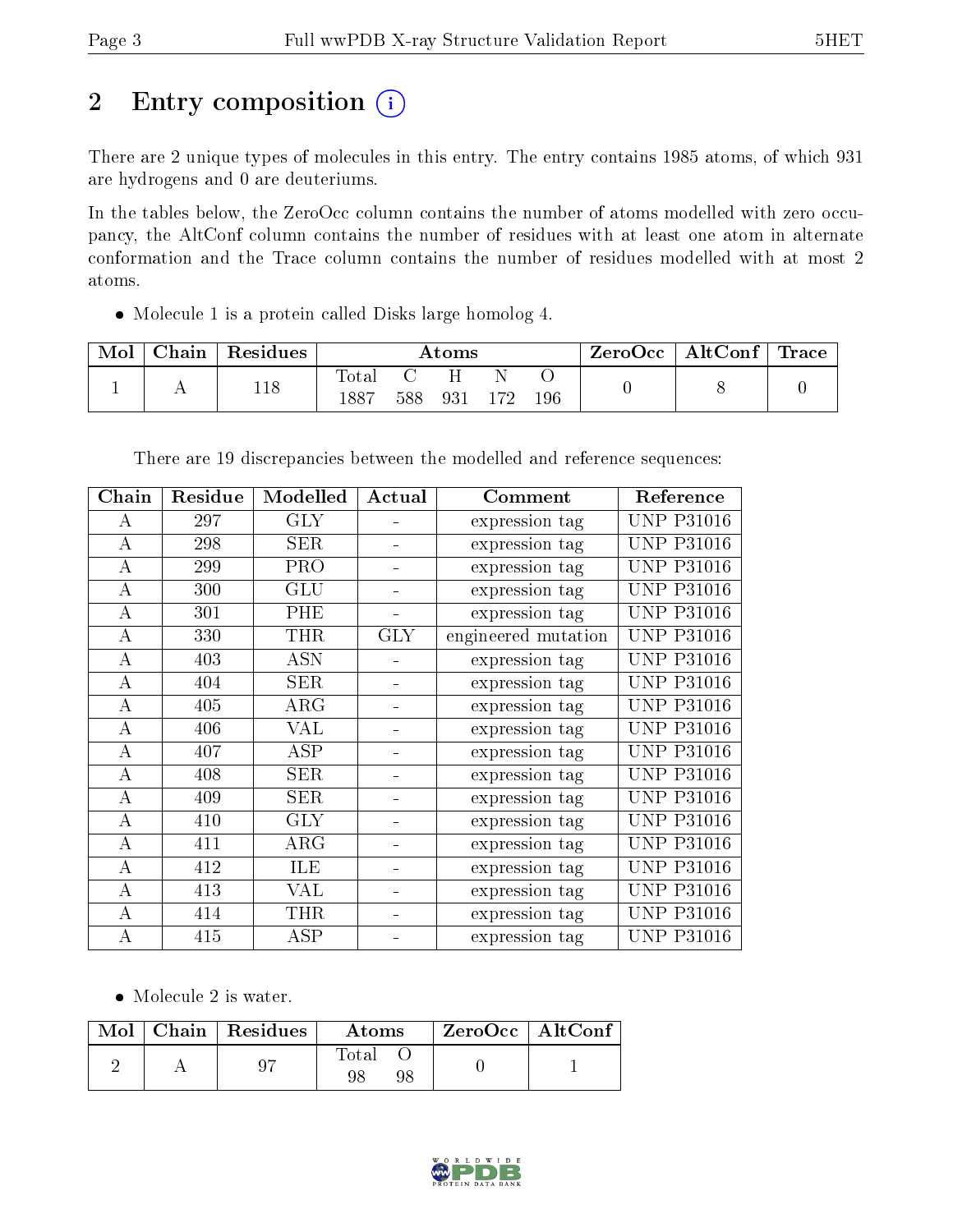## 3 Residue-property plots  $(i)$

These plots are drawn for all protein, RNA and DNA chains in the entry. The first graphic for a chain summarises the proportions of the various outlier classes displayed in the second graphic. The second graphic shows the sequence view annotated by issues in geometry and electron density. Residues are color-coded according to the number of geometric quality criteria for which they contain at least one outlier: green  $= 0$ , yellow  $= 1$ , orange  $= 2$  and red  $= 3$  or more. A red dot above a residue indicates a poor fit to the electron density (RSRZ  $> 2$ ). Stretches of 2 or more consecutive residues without any outlier are shown as a green connector. Residues present in the sample, but not in the model, are shown in grey.

• Molecule 1: Disks large homolog 4



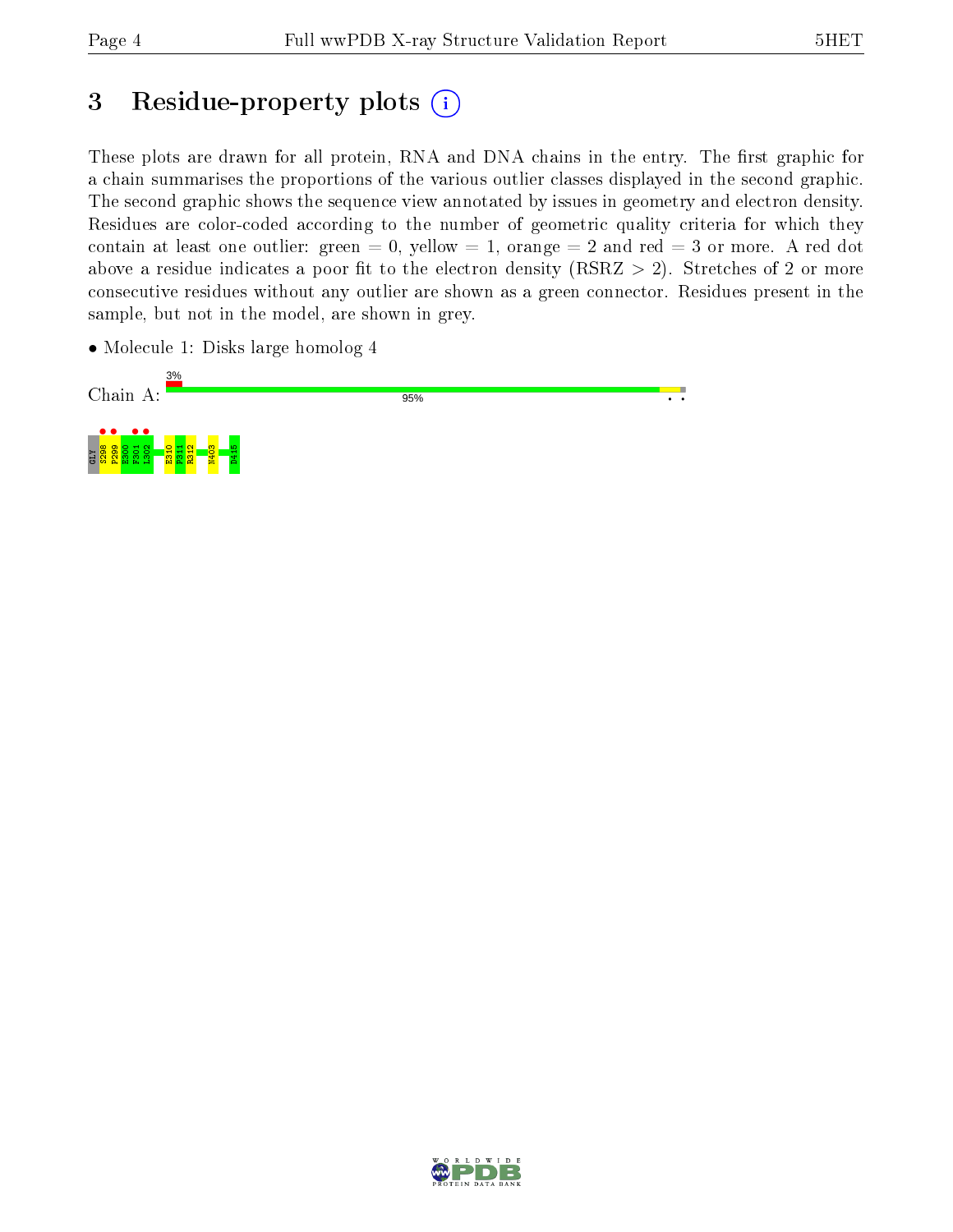## 4 Data and refinement statistics  $(i)$

| Property                                                                 | Value                                           | Source     |
|--------------------------------------------------------------------------|-------------------------------------------------|------------|
| Space group                                                              | P 41 3 2                                        | Depositor  |
| Cell constants                                                           | 89.44Å<br>89.44Å<br>89.44Å                      |            |
| a, b, c, $\alpha$ , $\beta$ , $\gamma$                                   | $90.00^\circ$<br>$90.00^\circ$<br>$90.00^\circ$ | Depositor  |
| Resolution $(A)$                                                         | $36.52 - 2.00$                                  | Depositor  |
|                                                                          | 40.00<br>$-2.00$                                | <b>EDS</b> |
| $\%$ Data completeness                                                   | $99.4(36.52-2.00)$                              | Depositor  |
| (in resolution range)                                                    | 99.4 (40.00-2.00)                               | <b>EDS</b> |
| $R_{merge}$                                                              | 0.06                                            | Depositor  |
| $\mathrm{R}_{sym}$                                                       | (Not available)                                 | Depositor  |
| $\langle I/\sigma(I) \rangle^{-1}$                                       | $2.50$ (at $2.00\text{\AA}$ )                   | Xtriage    |
| Refinement program                                                       | $\overline{\mathrm{PHENIX}}$ dev 2026           | Depositor  |
| $R, R_{free}$                                                            | 0.184<br>0.213<br>$\mathcal{L}_{\mathcal{F}}$   | Depositor  |
|                                                                          | $0.186$ ,<br>0.219                              | DCC        |
| $\mathcal{R}_{free}$ test set                                            | 871 reflections $(10.01\%)$                     | wwPDB-VP   |
| Wilson B-factor $(A^2)$                                                  | 25.4                                            | Xtriage    |
| Anisotropy                                                               | 0.000                                           | Xtriage    |
| Bulk solvent $k_{sol}(\mathrm{e}/\mathrm{A}^3),$ $B_{sol}(\mathrm{A}^2)$ | $0.44$ , 43.7                                   | <b>EDS</b> |
| L-test for twinning <sup>2</sup>                                         | $< L >$ = 0.48, $< L2 >$ = 0.31                 | Xtriage    |
| Estimated twinning fraction                                              | $\overline{\text{No}}$ twinning to report.      | Xtriage    |
| $F_o, F_c$ correlation                                                   | 0.95                                            | <b>EDS</b> |
| Total number of atoms                                                    | 1985                                            | wwPDB-VP   |
| Average B, all atoms $(A^2)$                                             | 34.0                                            | wwPDB-VP   |

Xtriage's analysis on translational NCS is as follows: The largest off-origin peak in the Patterson function is  $4.80\%$  of the height of the origin peak. No significant pseudotranslation is detected.

<sup>&</sup>lt;sup>2</sup>Theoretical values of  $\langle |L| \rangle$ ,  $\langle L^2 \rangle$  for acentric reflections are 0.5, 0.333 respectively for untwinned datasets, and 0.375, 0.2 for perfectly twinned datasets.



<span id="page-4-1"></span><span id="page-4-0"></span><sup>1</sup> Intensities estimated from amplitudes.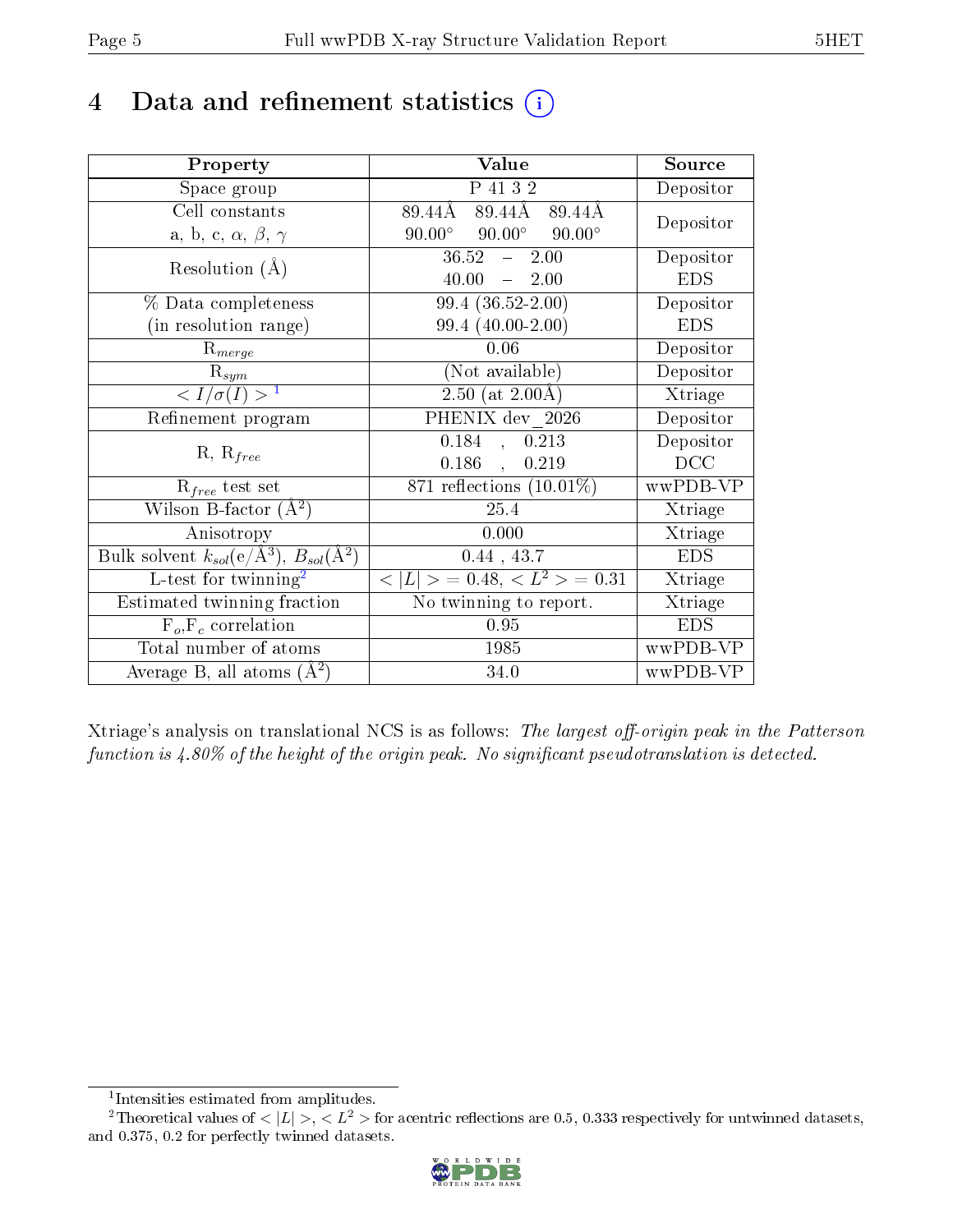## 5 Model quality  $(i)$

## 5.1 Standard geometry  $(i)$

The Z score for a bond length (or angle) is the number of standard deviations the observed value is removed from the expected value. A bond length (or angle) with  $|Z| > 5$  is considered an outlier worth inspection. RMSZ is the root-mean-square of all Z scores of the bond lengths (or angles).

| Mol   Chain |      | Bond lengths                    | Bond angles |        |  |
|-------------|------|---------------------------------|-------------|--------|--|
|             |      | RMSZ $ #Z  > 5$ RMSZ $ #Z  > 5$ |             |        |  |
|             | 0.33 | 0/969                           | 0.45        | 0/1307 |  |

There are no bond length outliers.

There are no bond angle outliers.

There are no chirality outliers.

There are no planarity outliers.

### 5.2 Too-close contacts  $\overline{()}$

In the following table, the Non-H and H(model) columns list the number of non-hydrogen atoms and hydrogen atoms in the chain respectively. The H(added) column lists the number of hydrogen atoms added and optimized by MolProbity. The Clashes column lists the number of clashes within the asymmetric unit, whereas Symm-Clashes lists symmetry related clashes.

| Mol |     |  | Chain   Non-H   H(model)   H(added)   Clashes   Symm-Clashes |
|-----|-----|--|--------------------------------------------------------------|
|     | 956 |  |                                                              |
|     |     |  |                                                              |
|     |     |  |                                                              |

The all-atom clashscore is defined as the number of clashes found per 1000 atoms (including hydrogen atoms). The all-atom clashscore for this structure is 1.

All (2) close contacts within the same asymmetric unit are listed below, sorted by their clash magnitude.

| Atom-1              | Atom-2                         | Interatomic<br>distance (A | Clash<br>overlap $(A)$ |  |
|---------------------|--------------------------------|----------------------------|------------------------|--|
| 1: A: 403: ASN: ND2 | 2: A:501:HOH:O                 | 2.02.                      | 0.93                   |  |
| $1:A:298:$ SER $N$  | $1: A: 299 \cdot PRO \cdot CD$ | 2.77                       | 0.47                   |  |

There are no symmetry-related clashes.

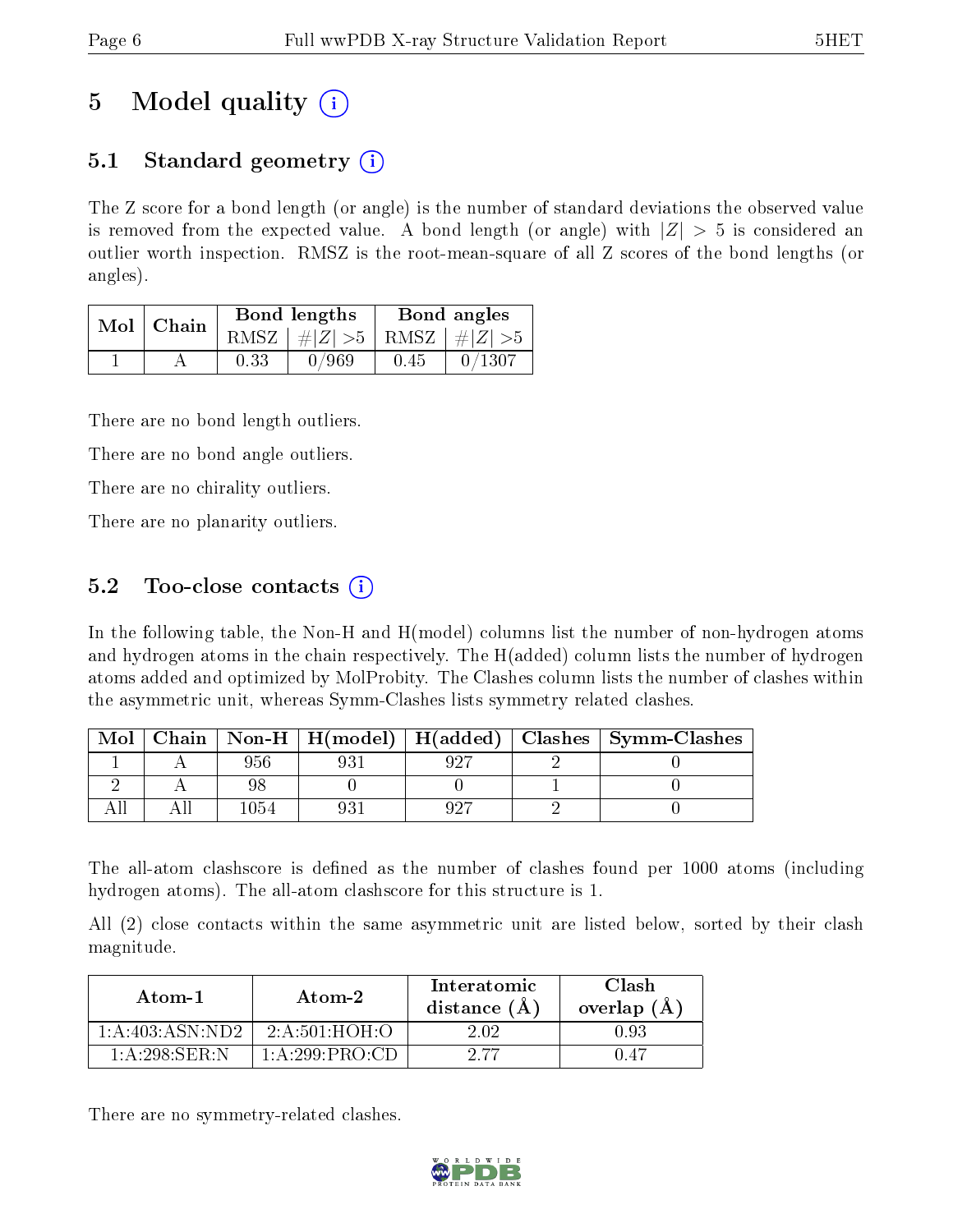### 5.3 Torsion angles (i)

#### 5.3.1 Protein backbone  $(i)$

In the following table, the Percentiles column shows the percent Ramachandran outliers of the chain as a percentile score with respect to all X-ray entries followed by that with respect to entries of similar resolution.

The Analysed column shows the number of residues for which the backbone conformation was analysed, and the total number of residues.

| Mol   Chain | Analysed                                 |  | Favoured   Allowed   Outliers   Percentiles                  |
|-------------|------------------------------------------|--|--------------------------------------------------------------|
|             | $124/119$ (104\%)   121 (98\%)   3 (2\%) |  | $\begin{array}{ c c c c c }\n\hline\n100 & 100\n\end{array}$ |

There are no Ramachandran outliers to report.

#### $5.3.2$  Protein sidechains  $(i)$

In the following table, the Percentiles column shows the percent sidechain outliers of the chain as a percentile score with respect to all X-ray entries followed by that with respect to entries of similar resolution.

The Analysed column shows the number of residues for which the sidechain conformation was analysed, and the total number of residues.

| Mol   Chain | Analysed   Rotameric   Outliers   Percentiles |  |            |
|-------------|-----------------------------------------------|--|------------|
|             | $102/95$ (107\%)   99 (97\%)   3 (3\%)        |  | 42 <br>-43 |

All (3) residues with a non-rotameric sidechain are listed below:

| Mol | Chain | $\operatorname{Res}% \left( \mathcal{N}\right) \equiv\operatorname{Res}(\mathcal{N}_{0})\cap\mathcal{N}_{1}$ | Type                       |
|-----|-------|--------------------------------------------------------------------------------------------------------------|----------------------------|
|     |       | 310                                                                                                          | GLI.                       |
|     |       | 310[B]                                                                                                       | GLU                        |
|     |       | 319                                                                                                          | $\mathcal{B}^{\mathbf{G}}$ |

Some sidechains can be flipped to improve hydrogen bonding and reduce clashes. There are no such sidechains identified.

#### $5.3.3$  RNA  $(i)$

There are no RNA molecules in this entry.

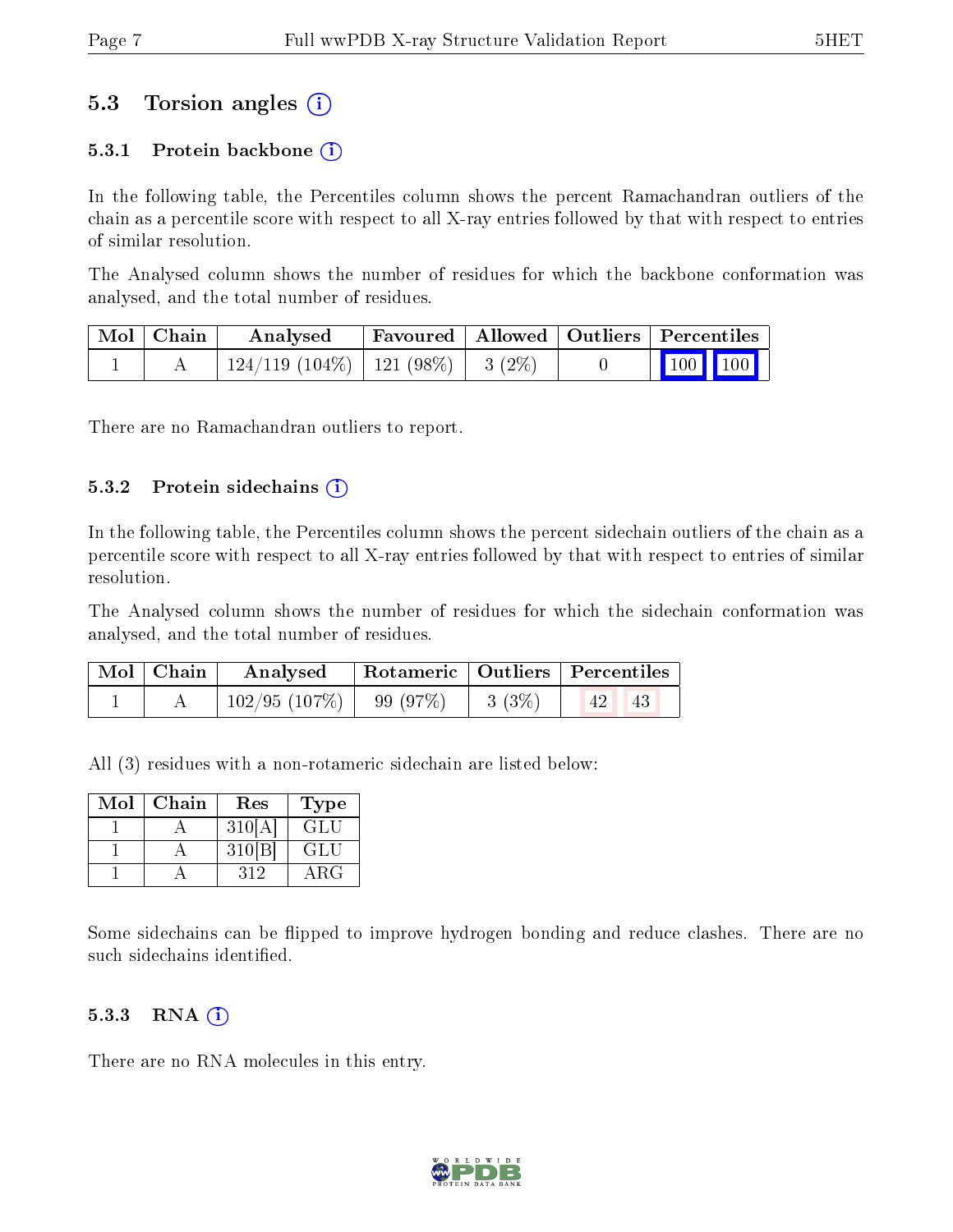#### 5.4 Non-standard residues in protein, DNA, RNA chains (i)

There are no non-standard protein/DNA/RNA residues in this entry.

#### 5.5 Carbohydrates (i)

There are no carbohydrates in this entry.

### 5.6 Ligand geometry (i)

There are no ligands in this entry.

#### 5.7 [O](https://www.wwpdb.org/validation/2017/XrayValidationReportHelp#nonstandard_residues_and_ligands)ther polymers  $(i)$

There are no such residues in this entry.

#### 5.8 Polymer linkage issues (i)

There are no chain breaks in this entry.